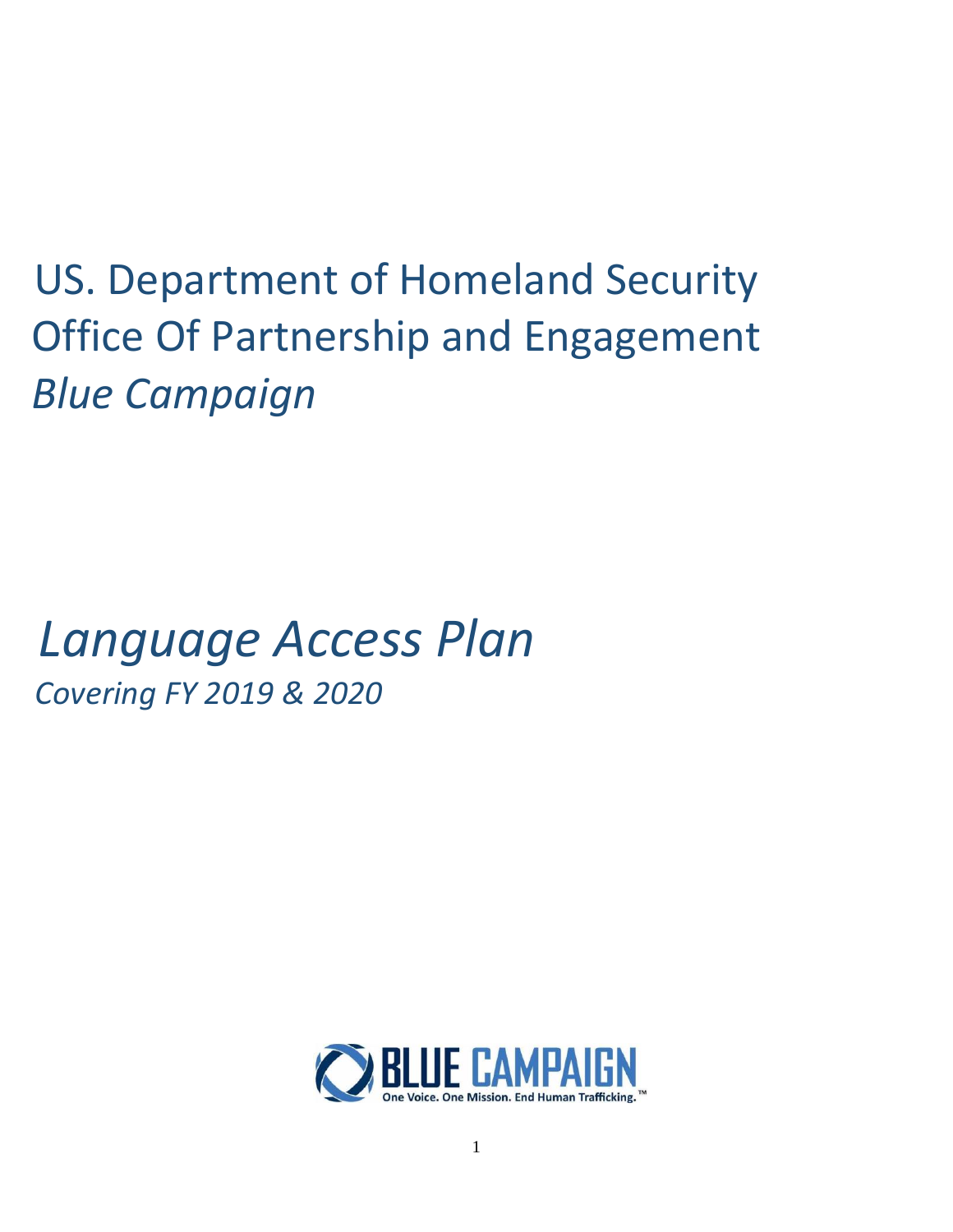# **Table of Contents**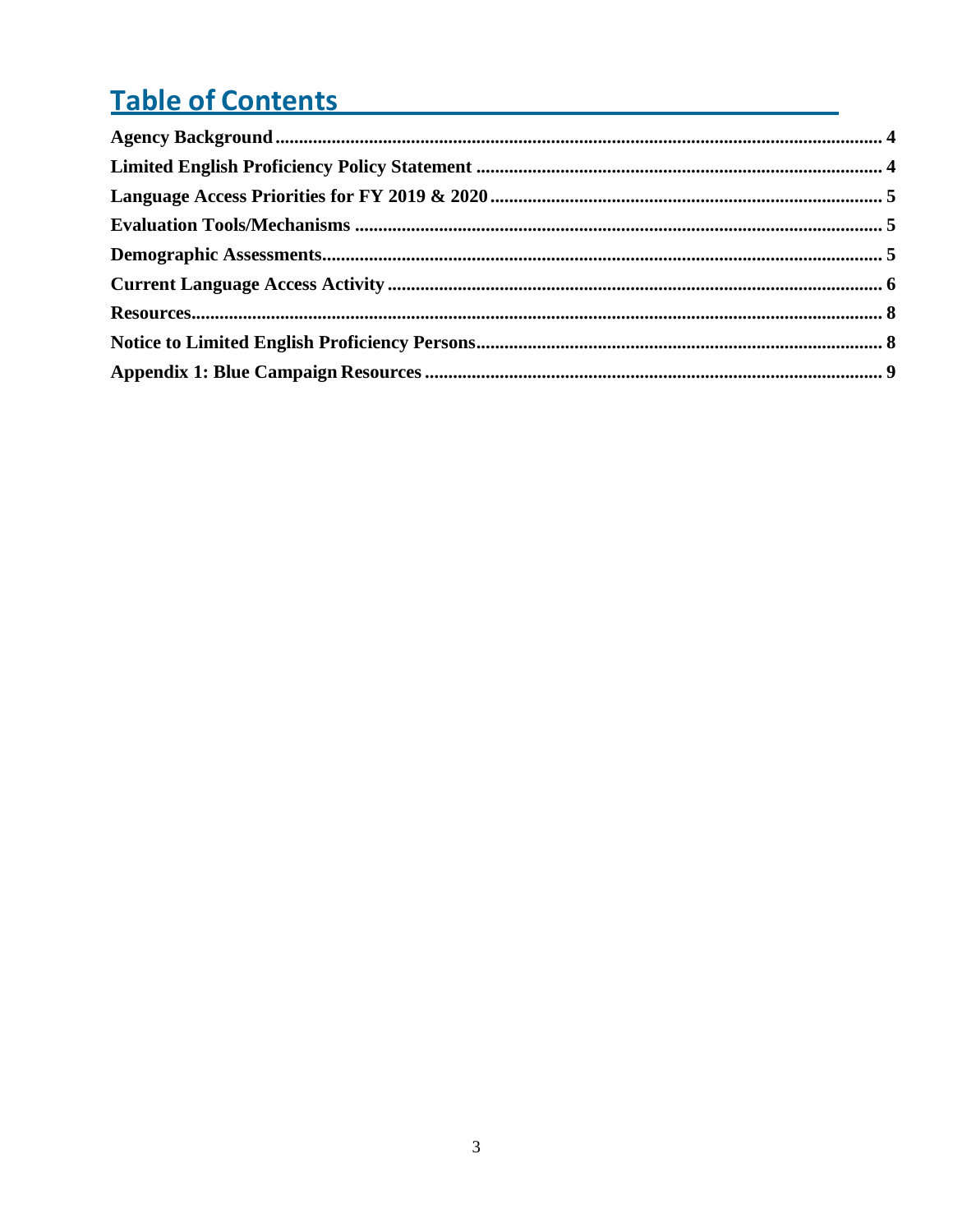# <span id="page-2-0"></span>**Agency Background**

Blue Campaign is a national public awareness campaign, designed to educate the public, law enforcement and other industry partners to recognize the indicators of human trafficking, and how to appropriately respond to possible cases. Blue Campaign works closely with DHS Components, to create general awareness training and materials for law enforcement and others to increase detection of human trafficking, and to identify victims.

Located within the Office of Partnership and Engagement (OPE), Blue Campaign leverages partnerships with the private sector, Non-Governmental Organizations (NGO), law enforcement and state/local authorities to maximize national public engagement on anti-human trafficking efforts. Blue Campaign's educational awareness objectives consists of two foundational elements, prevention of human trafficking and protection of exploited persons.

Blue Campaign operational expenses are subject to year-end contributions from DHS Component Agencies, thus all translations, material development costs, and language access projects are subject to availability of funds.

# <span id="page-2-1"></span>**Limited English Proficiency Policy Statement**

Blue Campaign confirms its commitment to following the DHS Policy on Language Access:

*It is the policy of DHS to provide meaningful access for individuals with limited English proficiency to operations, services, activities, and programs that support each Homeland Security mission area by providing quality language assistance services in a timely manner. DHS Components, therefore, should incorporate language access considerations into their routine strategic and business planning, identify and translate crucial documents into the most frequently encountered languages, provide interpretive services where appropriate, and educate personnel about language access responsibilities and how to utilize available language access resources.*

This Language Access Plan will be posted to Blue Campaign's external website [\(http://www.dhs.gov/blue](http://www.dhs.gov/blue)-campaign), in an accessible format that is Section 508 compliant.

Blue Campaign produces educational and outreach materials in multiple languages and makes these translated materials publicly available on its website. Translated materials have a powerful potential to increase public awareness and reporting. Incorporation of language access considerations into Blue Campaign objectives will be reviewed periodically in accordance with DHS guidelines.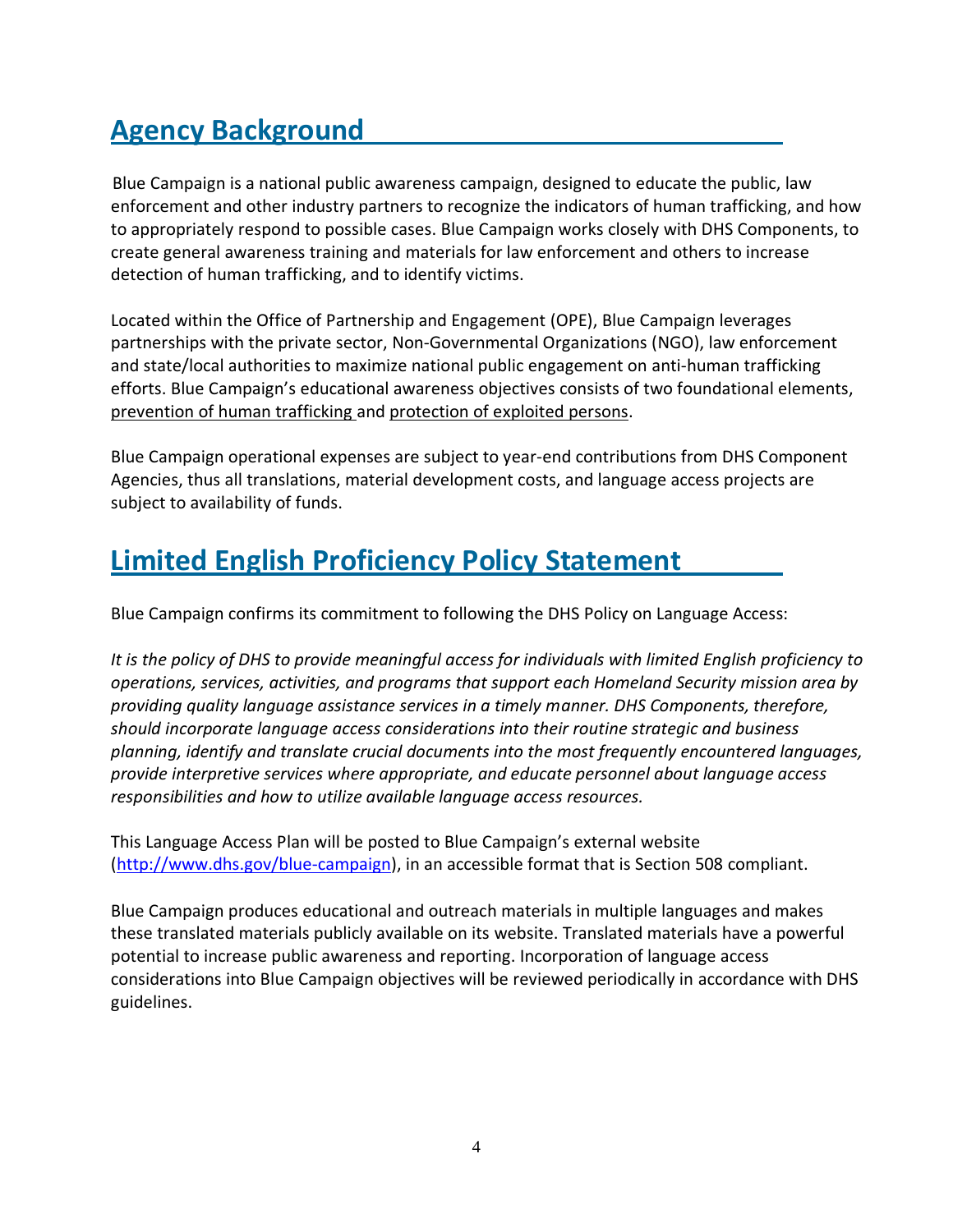# <span id="page-3-0"></span>**Language Access Priorities for FY 2019 & 2020**

Blue Campaign is working on the following planned activities to improve language access. **All projects are subject to availability of funds**.

- 1. Beginning in FY18, Blue Campaign initiated manual tracking of the quantity, type, and language of materials ordered through the Blue Campaign website. Blue Campaign will assess mechanisms for automated tracking in FY19.
- 2. Blue Campaign will partner with organizations servicing vulnerable communities to create culturally relevant public awareness and education products intended to decrease victimization.
- 3. Blue Campaign will continue to take a proactive role in the U.S. Citizenship and Immigration Services (USCIS) Language Access Working group and will keep up to date with language access best practices (translations, new technologies, etc.)

## <span id="page-3-1"></span>**Evaluation Tools/Mechanisms**

Blue Campaign is committed to incorporating effective mechanisms to assess our language access efforts. As such, DHS OPE Senior Leadership have reviewed and approved this Language Access Plan. Blue Campaign Program Manager and a delegate will be responsible for coordinating and implementing all language access activities.

To evaluate language access efforts and ensure implementation of strategy, Blue Campaign will take the following actions:

- 1. Program Manager will designate a Blue Campaign Coordinator to be the Language Access Liaison. This employee will sit in on the language access working group meetings and will assume responsibility for the coordination of all language access projects.
- 2. The selected Coordinator will host quarterly internal meetings with Blue Campaign leadership, to report on progress made in regards to language access projects.
- 3. Blue Campaign will continue to utilize a two factor authentication process for translation services, and will identify and utilize trustworthy vendors for translations. When possible, Blue Campaign will also utilize the USCIS internal translation verification services to ensure the best possible translations.

### <span id="page-3-2"></span>**Demographic Assessments**

Blue Campaign continually works to assess language access needs for educational awareness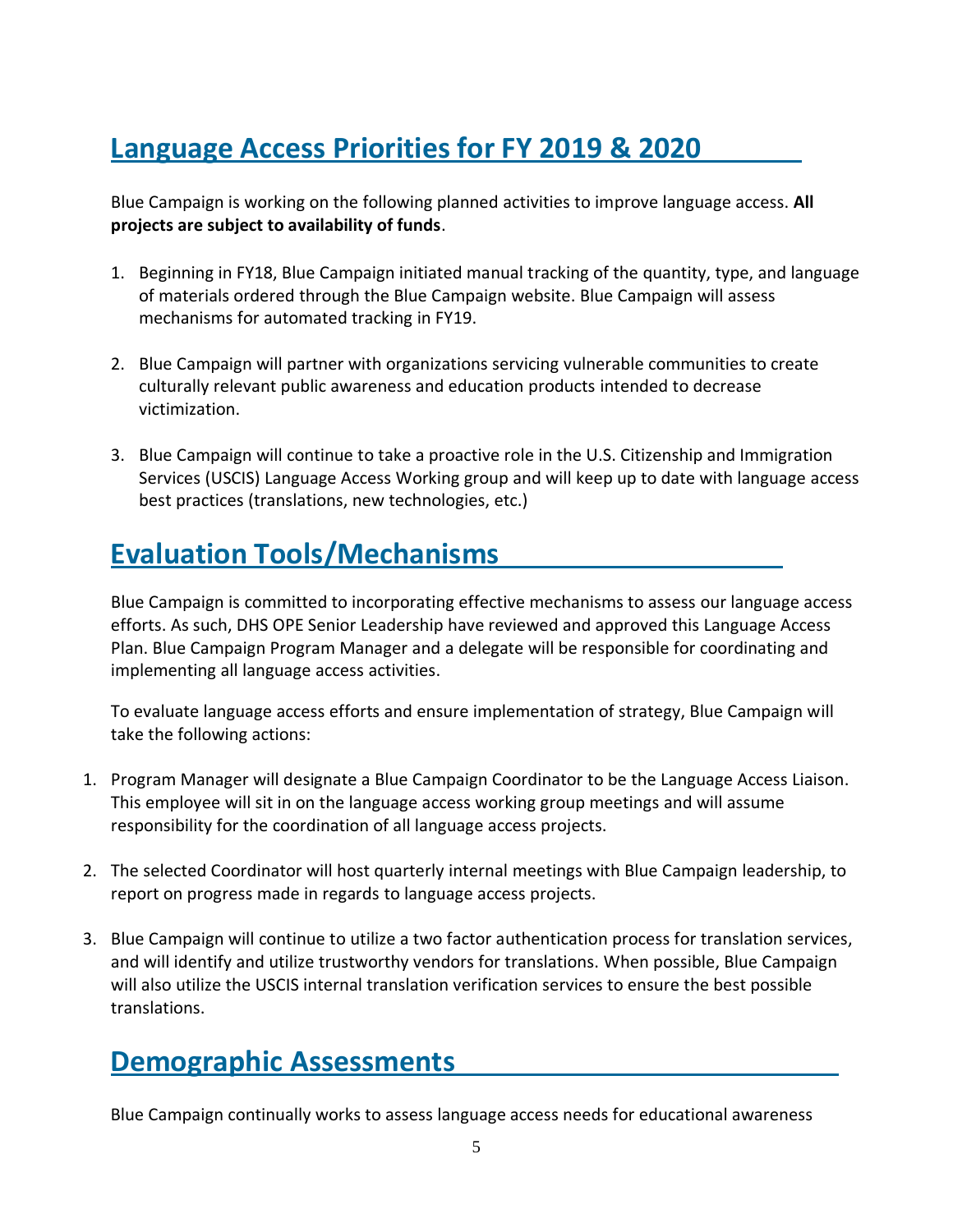products and training. Blue Campaign assesses the quantity, type, and language of materials ordered through the Blue Campaign website in an effort to determine the demand for language translations. Blue Campaign also works closely with DHS Component Agencies to determine language access needs as requested from field locations and operators.

In addition, Blue Campaign works collaboratively with interagency partners to develop language access priorities. Through interagency collaboration, Blue Campaign works with Department of State and others to identify those most vulnerable to human trafficking, and determine targeted language translations.

### <span id="page-4-0"></span>**Current Language Access Activity**

Blue Campaign provides human trafficking awareness training and materials to the public and tailors content for specific audiences. For example, in FY18, Blue Campaign worked with Native American and Alaska Native organizations such as the Center for Native American Youth (CNAY) as well as survivors from the Esselen and Shoshone tribes to determine the type of products, imagery, and messages that would be most valuable when creating a poster series for this specific audience. The Native American Communities Poster series can be viewed [here.](https://www.dhs.gov/publication/native-communities-awareness-poster-series)

Language Access projects that have been implemented are as follows: To date, Blue Campaign has the following material available in the following languages (see *Appendix 1* for the full list of products available in each language):

|                          | <b>Blue Campaign Products</b> |                          |                     |                    |                                    |                        |                     |                         |              |                        |
|--------------------------|-------------------------------|--------------------------|---------------------|--------------------|------------------------------------|------------------------|---------------------|-------------------------|--------------|------------------------|
| Languages                | Info<br>Sheets++              | <b>Pamphlets</b><br>$++$ | Key<br>Tag<br>Cards | Indicator<br>Cards | <b>First</b><br>Responder<br>Cards | <b>Posters</b><br>$++$ | <b>Infographics</b> | <b>Toolkits</b><br>$++$ | <b>PSA</b>   | Other<br><b>Videos</b> |
| English                  | Y                             | Y                        | Y                   | Y                  | Y                                  | Y                      | Y                   | Y                       | Y            | Y                      |
| Spanish                  | Y                             | Y                        | Y                   | Y                  | Y                                  | Υ                      | N                   | Y                       | Y            | $\mathsf{N}$           |
| Amharic                  | $\mathsf{N}$                  | Y                        | $\mathsf{N}$        | N                  | $\mathsf{N}$                       | N                      | $\mathsf{N}$        | $\mathsf{N}$            | N            | $\mathsf{N}$           |
| Arabic                   | Ý                             | Y                        | Y                   | Y                  | N                                  | N                      | $\mathsf{N}$        | $\mathsf{N}$            | N            | $\mathsf{N}$           |
| Bengali                  | $\mathsf{N}$                  | Y                        | Y                   | Y                  | $\mathsf{N}$                       | $\mathsf{N}$           | N                   | $\mathsf{N}$            | N            | $\mathsf{N}$           |
| <b>Burmese</b>           | $\mathsf{N}$                  | N                        | Y                   | Y                  | N                                  | $\mathsf{N}$           | $\mathsf{N}$        | $\mathsf{N}$            | N            | $\mathsf{N}$           |
| Chinese<br>(simplified)  | Y                             | Y                        | Y                   | Y                  | N                                  | $\mathsf{N}$           | N                   | $\mathsf{N}$            | N            | $\mathsf{N}$           |
| Chinese<br>(traditional) | Υ                             | Y                        | Y                   | Y                  | N                                  | N                      | $\mathsf{N}$        | $\mathsf{N}$            | N            | $\mathsf{N}$           |
| Dari                     | N                             | Y                        | N                   | N                  | $\mathsf{N}$                       | $\mathsf{N}$           | $\mathsf{N}$        | $\mathsf{N}$            | $\mathsf{N}$ | $\mathsf{N}$           |
| French                   | Y                             | Y                        | Y                   | Y                  | $\mathsf{N}$                       | $\mathsf{N}$           | N                   | N                       | $\mathsf{N}$ | $\mathsf{N}$           |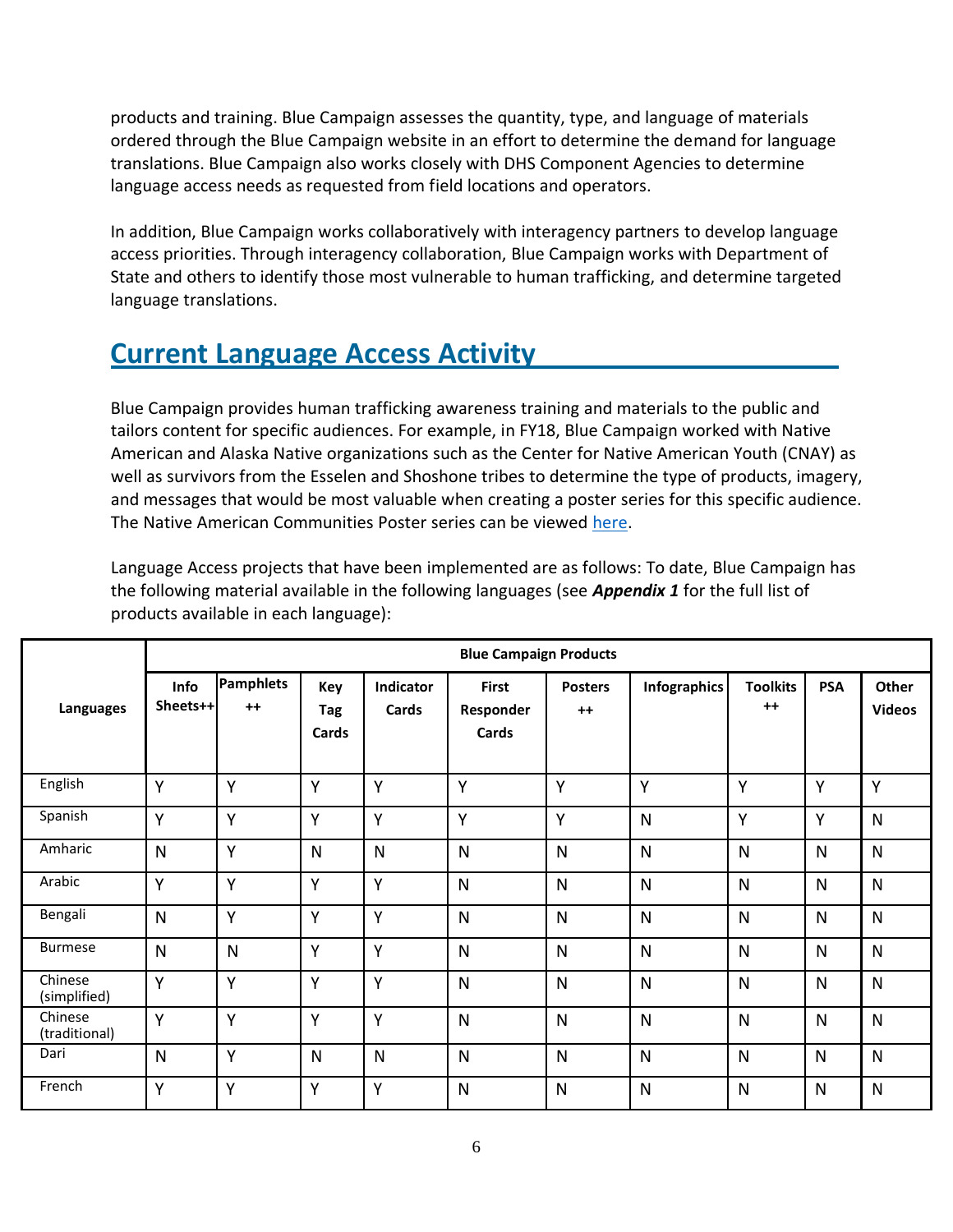|                          | <b>Blue Campaign Products Continued</b> |                          |                         |                    |                                    |                        |              |                         |              |                               |
|--------------------------|-----------------------------------------|--------------------------|-------------------------|--------------------|------------------------------------|------------------------|--------------|-------------------------|--------------|-------------------------------|
| Languages                | Info<br>Sheets++                        | <b>Pamphlets</b><br>$++$ | <b>Key Tag</b><br>Cards | Indicator<br>Cards | <b>First</b><br>Responder<br>Cards | <b>Posters</b><br>$++$ | Infographics | <b>Toolkits</b><br>$++$ | <b>PSA</b>   | <b>Other</b><br><b>Videos</b> |
| Gujrati                  | $\mathsf{N}$                            | Y                        | $\mathsf{N}$            | $\mathsf{N}$       | $\mathsf{N}$                       | $\mathsf{N}$           | $\mathsf{N}$ | $\mathsf{N}$            | $\mathsf{N}$ | $\mathsf{N}$                  |
| Haitian/French<br>Creole | $\mathsf{N}$                            | Y                        | Υ                       | Y                  | $\mathsf{N}$                       | ${\sf N}$              | $\mathsf{N}$ | $\mathsf{N}$            | N            | ${\sf N}$                     |
| Hindi                    | $\mathsf{N}$                            | Y                        | Ÿ                       | Y                  | $\mathsf{N}$                       | $\mathsf{N}$           | $\mathsf{N}$ | $\mathsf{N}$            | N            | $\mathsf{N}$                  |
| Indonesian               | $\mathsf{N}$                            | ${\sf N}$                | Y                       | Y                  | $\mathsf{N}$                       | $\mathsf{N}$           | $\mathsf{N}$ | $\mathsf{N}$            | $\mathsf{N}$ | $\mathsf{N}$                  |
| Khmer                    | $\mathsf{N}$                            | ${\sf N}$                | Y                       | Y                  | $\mathsf{N}$                       | ${\sf N}$              | ${\sf N}$    | ${\sf N}$               | $\mathsf{N}$ | $\mathsf{N}$                  |
| Korean                   | Υ                                       | Y                        | Y                       | Y                  | $\mathsf{N}$                       | ${\sf N}$              | $\mathsf{N}$ | ${\sf N}$               | $\mathsf{N}$ | $\mathsf{N}$                  |
| Lao                      | ${\sf N}$                               | $\mathsf{N}$             | Υ                       | Y                  | $\mathsf{N}$                       | $\mathsf{N}$           | $\mathsf{N}$ | ${\sf N}$               | $\mathsf{N}$ | ${\sf N}$                     |
| Malay                    | $\mathsf{N}$                            | Y                        | $\mathsf{N}$            | Y                  | $\mathsf{N}$                       | $\mathsf{N}$           | $\mathsf{N}$ | $\mathsf{N}$            | $\mathsf{N}$ | $\mathsf{N}$                  |
| Malayalam                | $\mathsf{N}$                            | Y                        | Υ                       | $\mathsf{N}$       | $\mathsf{N}$                       | $\mathsf{N}$           | $\mathsf{N}$ | $\mathsf{N}$            | $\mathsf{N}$ | $\mathsf{N}$                  |
| Oriya                    | $\mathsf{N}$                            | Y                        | $\mathsf{N}$            | N                  | $\mathsf{N}$                       | $\mathsf{N}$           | $\mathsf{N}$ | $\mathsf{N}$            | $\mathsf{N}$ | $\mathsf{N}$                  |
| Pashto                   | $\mathsf{N}$                            | Y                        | $\mathsf{N}$            | $\mathsf{N}$       | $\mathsf{N}$                       | ${\sf N}$              | $\mathsf{N}$ | $\mathsf{N}$            | $\mathsf{N}$ | ${\sf N}$                     |
| Portuguese               | Y                                       | Y                        | Y                       | Y                  | $\mathsf{N}$                       | $\mathsf{N}$           | $\mathsf{N}$ | $\mathsf{N}$            | $\mathsf{N}$ | $\mathsf{N}$                  |
| Punjabi                  | $\mathsf{N}$                            | Y                        | $\mathsf{N}$            | $\mathsf{N}$       | $\mathsf{N}$                       | $\mathsf{N}$           | $\mathsf{N}$ | $\mathsf{N}$            | $\mathsf{N}$ | $\mathsf{N}$                  |
| Russian                  | Y                                       | Y                        | Y                       | Y                  | $\mathsf{N}$                       | $\mathsf{N}$           | $\mathsf{N}$ | $\mathsf{N}$            | $\mathsf{N}$ | $\mathsf{N}$                  |
| Sinhalese                | $\mathsf{N}$                            | Y                        | $\mathsf{N}$            | $\mathsf{N}$       | $\mathsf{N}$                       | N                      | $\mathsf{N}$ | $\mathsf{N}$            | $\mathsf{N}$ | $\mathsf{N}$                  |
| Tagalog                  | $\mathsf{N}$                            | Y                        | $\mathsf{N}$            | $\mathsf{N}$       | $\mathsf{N}$                       | ${\sf N}$              | $\mathsf{N}$ | ${\sf N}$               | $\mathsf{N}$ | ${\sf N}$                     |
| Tamil                    | $\mathsf{N}$                            | Y                        | $\mathsf{N}$            | $\mathsf{N}$       | $\mathsf{N}$                       | $\mathsf{N}$           | $\mathsf{N}$ | $\mathsf{N}$            | $\mathsf{N}$ | $\mathsf{N}$                  |
| Telugu                   | ${\sf N}$                               | Y                        | $\mathsf{N}$            | ${\sf N}$          | $\mathsf{N}$                       | ${\sf N}$              | $\mathsf{N}$ | ${\sf N}$               | ${\sf N}$    | $\mathsf{N}$                  |
| Thai                     | Y                                       | Y                        | Y                       | Y                  | $\mathsf{N}$                       | $\mathsf{N}$           | $\mathsf{N}$ | $\mathsf{N}$            | $\mathsf{N}$ | $\mathsf{N}$                  |
| Turkish                  | $\mathsf{N}$                            | Y                        | ${\sf N}$               | $\mathsf{N}$       | $\mathsf{N}$                       | ${\sf N}$              | $\mathsf{N}$ | $\mathsf{N}$            | $\mathsf{N}$ | $\mathsf{N}$                  |
| Ukrainian                | $\mathsf{N}$                            | Y                        | $\mathsf{N}$            | $\mathsf{N}$       | $\mathsf{N}$                       | $\mathsf{N}$           | N            | $\mathsf{N}$            | $\mathsf{N}$ | $\mathsf{N}$                  |
| Urdu                     | $\mathsf{N}$                            | Y                        | $\mathsf{N}$            | $\mathsf{N}$       | $\mathsf{N}$                       | $\mathsf{N}$           | $\mathsf{N}$ | $\mathsf{N}$            | $\mathsf{N}$ | $\mathsf{N}$                  |
| Vietnamese               | Y.                                      | Y.                       | Y.                      | Y                  | $\mathsf{N}$                       | N                      | $\mathsf{N}$ | $\mathsf{N}$            | $\mathsf{N}$ | $\mathsf{N}$                  |

Materials are currently available on the Blue Campaign website for download or order

++May not include translations for all available pamphlets, information sheets, and posters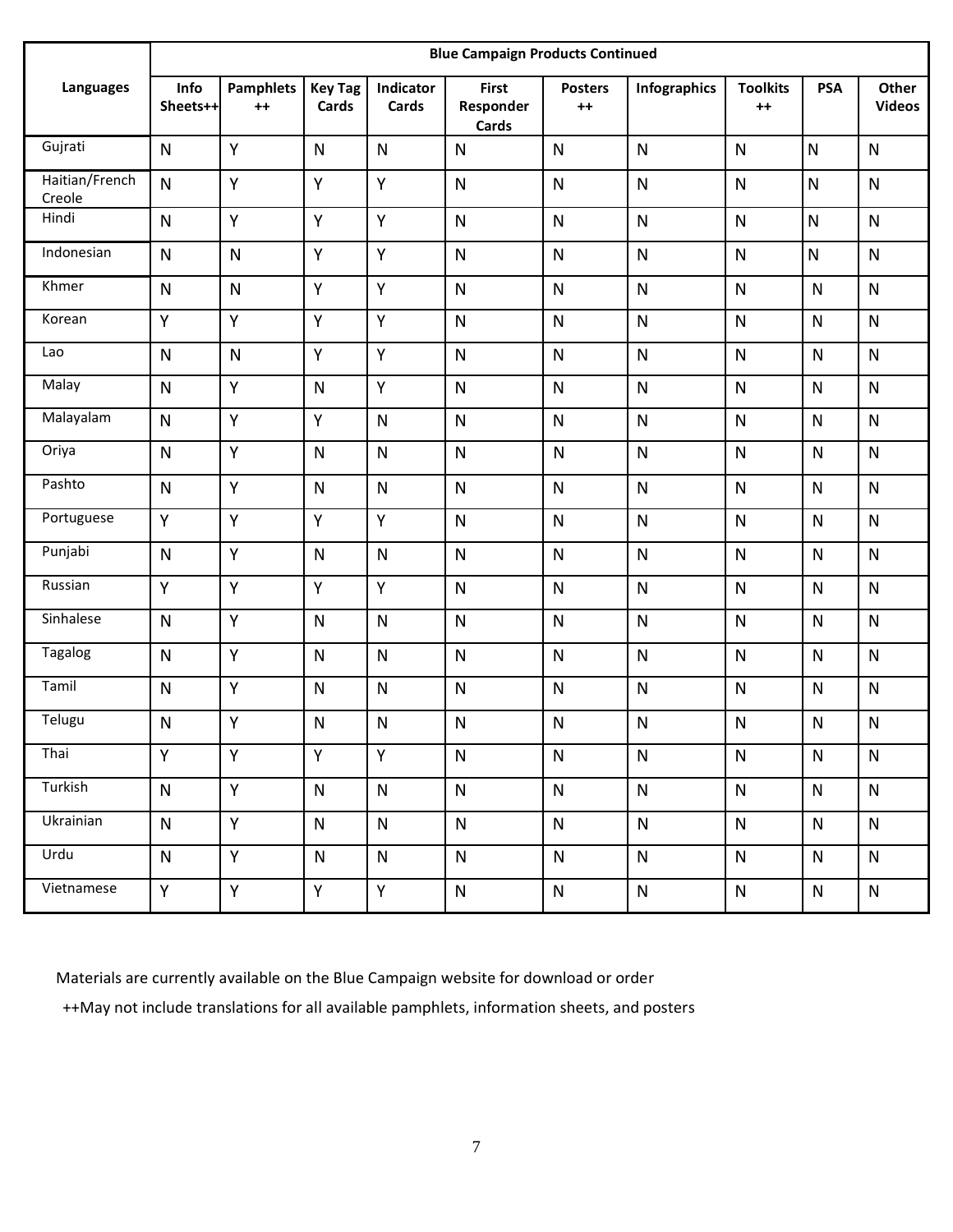### <span id="page-6-0"></span>**Resources**

Blue Campaign operational expenses are subject to year-end contributions from DHS Component Agencies, thus all translations, material development costs, and language access projects are subject to availability of funds.

### <span id="page-6-1"></span>**Notice to Limited English Proficiency Persons**

Blue Campaign provides information to the public on the availability of language services in multiple forms.

- "[I Speak poster](https://www.dhs.gov/sites/default/files/publications/blue-campaign/materials/posters/bc-poster-18x24-ispeak.pdf)": Blue Campaign "I Speak" poster assists literate individuals who are not proficient in English to identify a preferred language. This poster contains more than 60 languages. Law enforcement officers and others can show the poster to potential victims of human trafficking; the victims can obtain assistance from the HSI Tip Line that is available 24 hours a day with translation capability in over 300 languages and dialects. The poster is available on the Blue Campaign website for download.
- All materials and educational products are available for public use, and may be downloaded or ordered free of charge on the Blue Campaign website. The website identifies languages available for each awareness product. Those wishing to order materials may do so by submitting a request form through the Blue Campaign website or by emailing the order to bluecampaign@hq.dhs.gov. The option for ordering materials in print form is subject to availability of funds and current inventory. All Blue Campaign materials are confirmed for 508 compliance prior to release.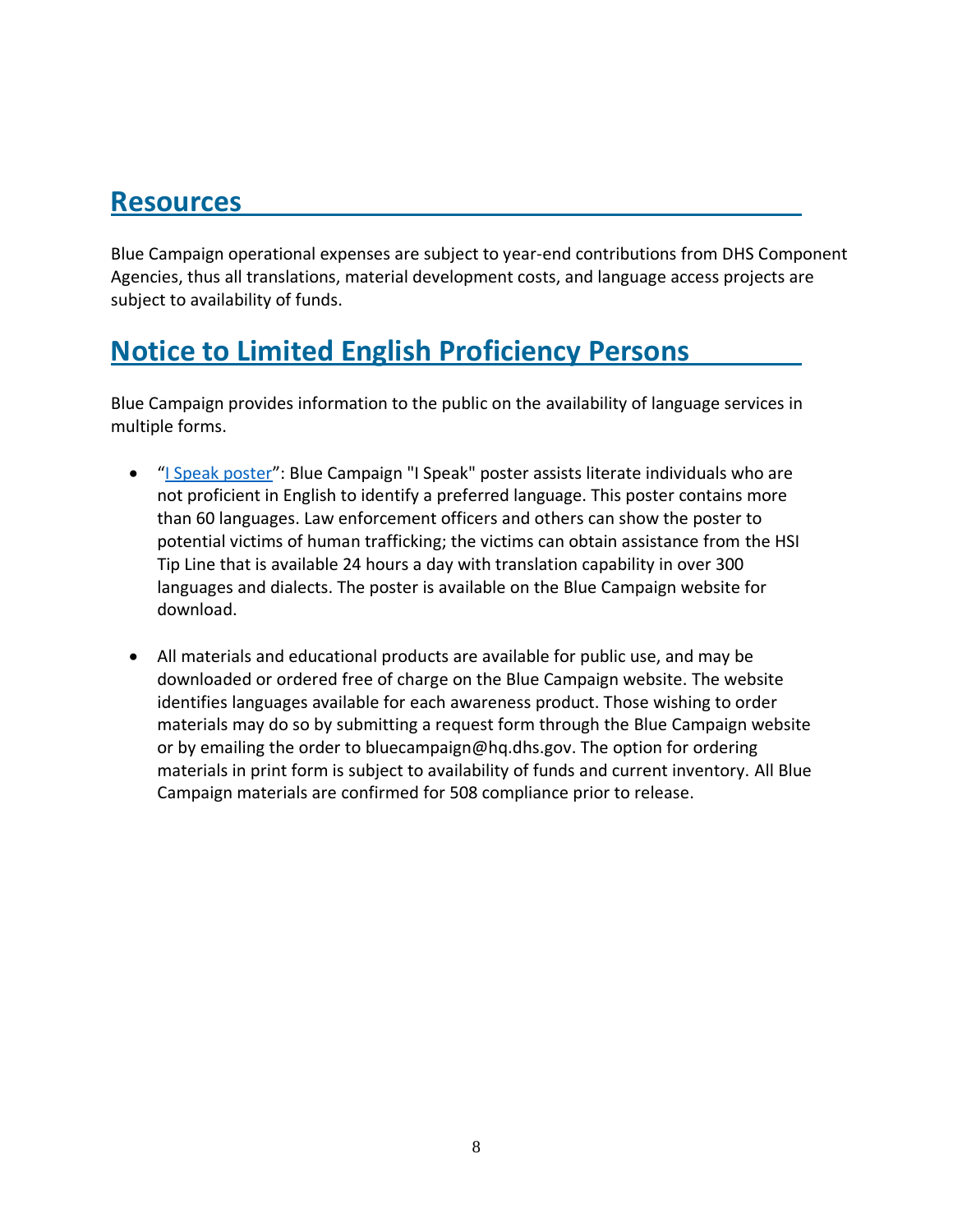### <span id="page-7-0"></span>**Appendix 1: Blue Campaign Resources**

#### **English**

- Videos and Audio
	- Neighborhood Watch PSA
	- Take a Second Look PSA
	- Sex Trafficking, Part 1: Truck Stop
	- Sex Trafficking, Part 2: School Recruitment
	- Sex Trafficking, Part 3: Entrapment
	- Sex Trafficking, Part 4: Foster Child
	- Labor Trafficking: Child Servitude
	- Labor Trafficking: Rest Area
	- Labor Trafficking: Medical Clinic
	- Labor Trafficking: Motor Coach
	- Infographic (Print)
	- "What is Human trafficking" Video
	- Human Trafficking in Native Communities Video
- Online Training
	- Continued Presence Training
	- Human Trafficking on Tribal Lands, Webinar for Law Enforcement
	- Conducting Forensic Interviews Webinar for Law Enforcement
	- Request access to Human Trafficking in Finance industry training
	- Request access to First Responders training
	- Request access to Human Trafficking in Indian Country training
- Information Sheets
	- Human Trafficking 101
	- Human Trafficking 101: Acquisition Workforce
	- Blue Campaign and DHS anti-human trafficking efforts
	- Immigration relief for victims of human trafficking and other crimes
	- U & T Visa Law Enforcement Resource Guide
	- "I Speak" language identification guide
- Cards
	- Key Tag cards
	- Human trafficking indicator cards
	- Human trafficking indicator cards for First Responders
- Pamphlets
	- What is the Blue Campaign? Trifold Brochure
	- Victim identification pamphlet for law enforcement, first responders, and health professionals
	- Victim support pamphlet for law enforcement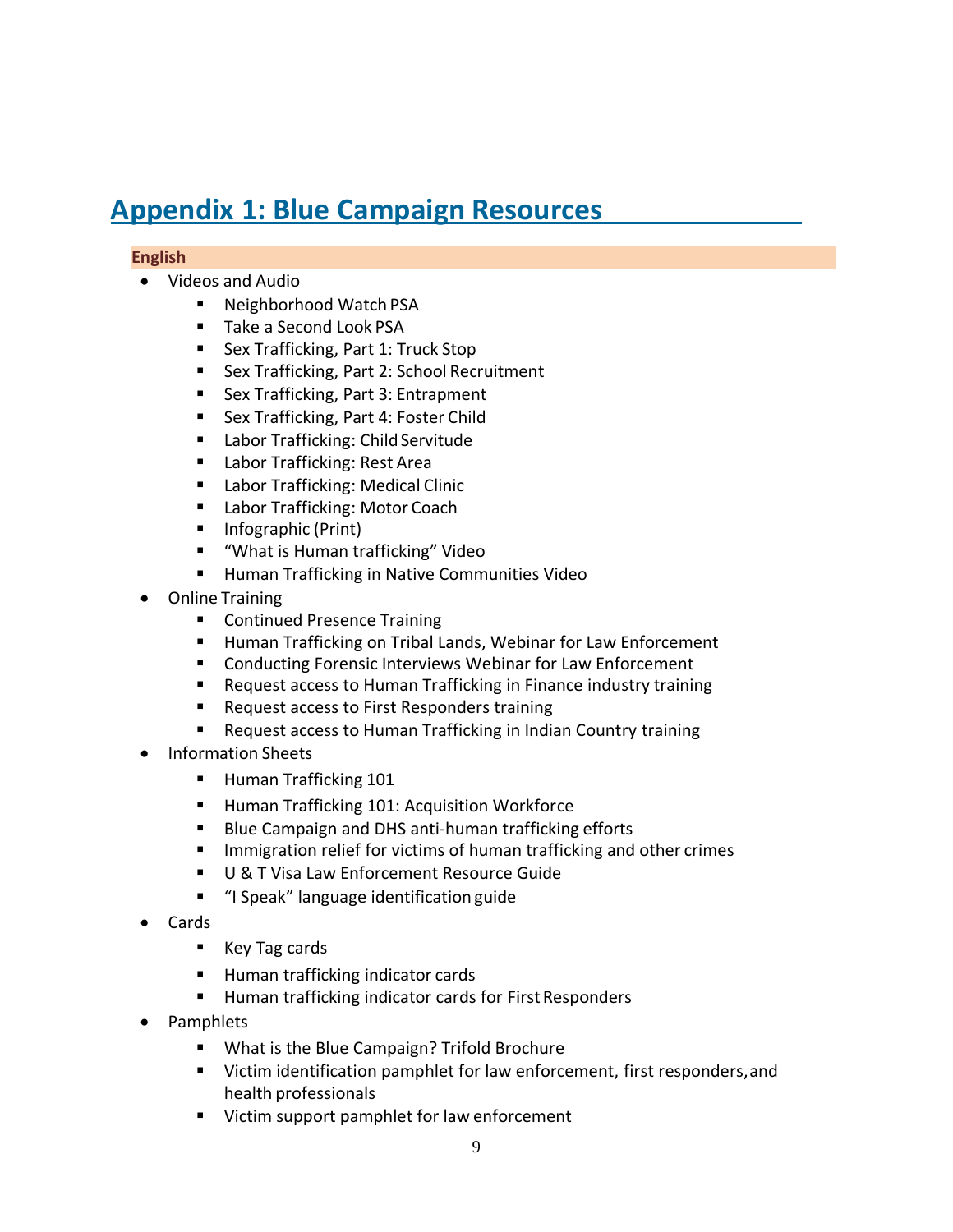- Victim identification pamphlet for NGOs, faith-based and community groups
- Victim support pamphlet for NGOs, faith-based and community groups
- Judicial pamphlet: recognizing and supporting victims in the courtroom
- Human trafficking indicators pamphlet
- Continued Presence pamphlet
- U Visa law enforcement certification resource guide
- Posters
	- "What does human trafficking look like?" Poster series (6 variations)
	- Victim Awareness poster series
	- Native American awareness poster series
- Toolkits
	- Student Advocate Toolkit
	- Hospitality Toolkit
	- Transportation Toolkit
	- Faith-Based & Community Toolkit

#### **Spanish**

- Videos and Audio
	- Neighborhood Watch PSA
	- Take a Second Look PSA
- Information Sheets
	- Human Trafficking 101
	- Immigration relief for victims of human trafficking and other crimes
- Cards
	- Key Tag Cards
	- Human trafficking indicator cards
	- Human trafficking indicator cards for first responders
- Pamphlets
	- Victim identification pamphlet for law enforcement, first responders, and health professionals
	- Victim support pamphlet for law enforcement
	- Victim identification pamphlet for NGOs, faith-based and community groups
	- Victim support pamphlet for NGOs, faith-based and community groups
	- Judicial pamphlet: recognizing and supporting victims in the courtroom
	- Human trafficking indicators pamphlet
- Posters
	- Victim Awareness poster series
	- "What does human trafficking look like?" Poster series (6 variations)
- Toolkits
	- Hospitality Toolkit
	- Transportation Toolkit
	- Faith-Based & Community Toolkit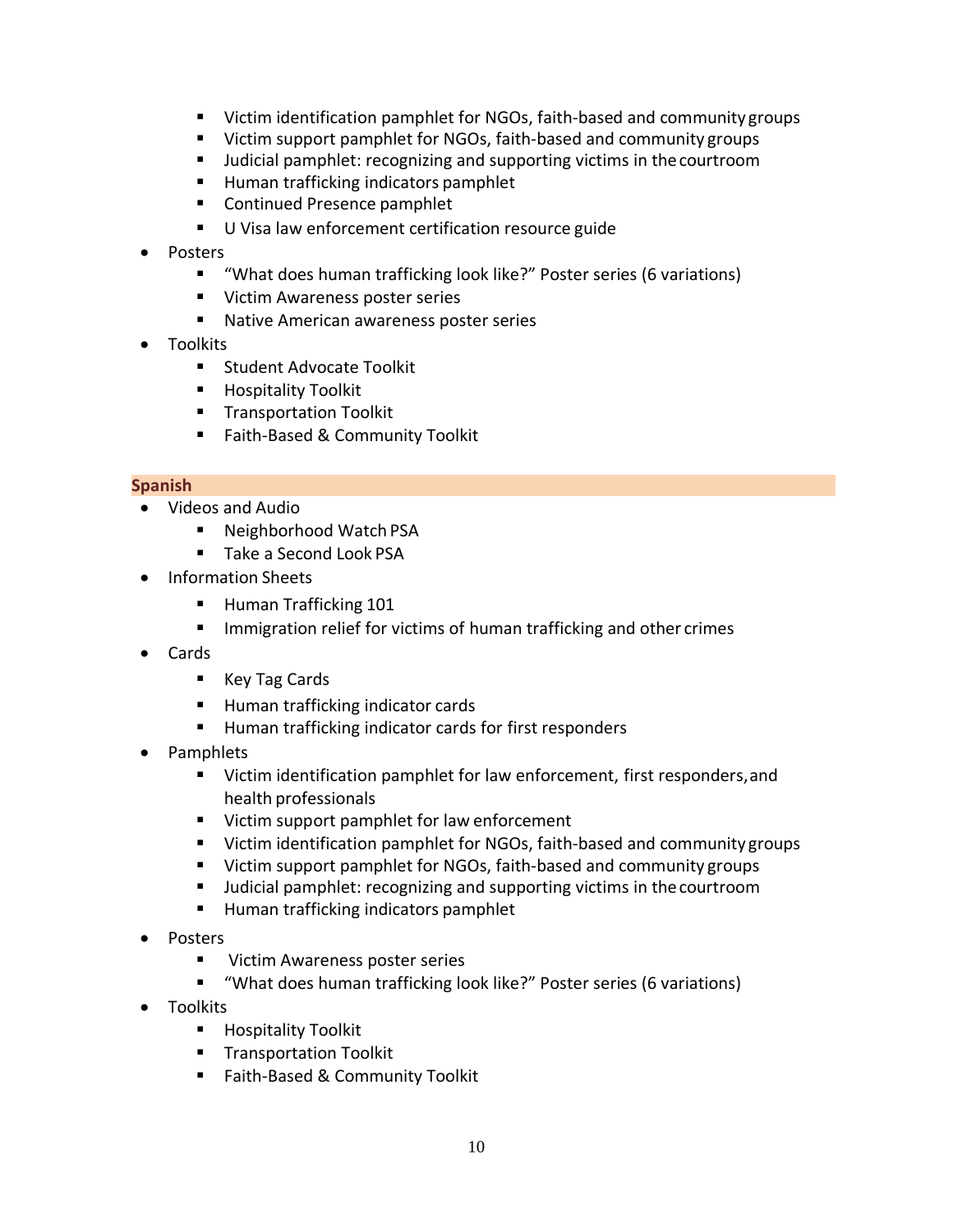#### **Amharic**

- Pamphlets
	- Victim identification pamphlet for law enforcement, first responders, and health professionals
	- Victim identification pamphlet for NGOs, faith-based and community groups

#### **Arabic**

- Information Sheets
	- Human Trafficking 101
	- Immigration relief for victims of human trafficking and other crimes
- Cards
	- Key tag cards
	- Human trafficking indicator cards
	- Human trafficking indicator cards for first responders
- Pamphlets
	- Victim identification pamphlet for law enforcement, first responders, and health professionals
	- Victim support pamphlet for law enforcement
	- Victim identification pamphlet for NGOs, faith-based and community groups
	- Victim support pamphlet for NGOs, faith-based and community groups
	- Judicial pamphlet: recognizing and supporting victims in the courtroom

#### **Bengali**

- Cards
	- Key tag cards
	- Human trafficking indicator cards
- Pamphlets
	- Victim identification pamphlet for law enforcement, first responders, and health professionals
	- Victim identification pamphlet for NGOs, faith-based and community groups

#### **Burmese**

- Cards
	- Key tag cards
	- Human trafficking indicator cards

#### **Chinese (Simplified)**

- Information Sheets
	- Human Trafficking 101
	- Immigration relief for victims of human trafficking and other crimes
- Cards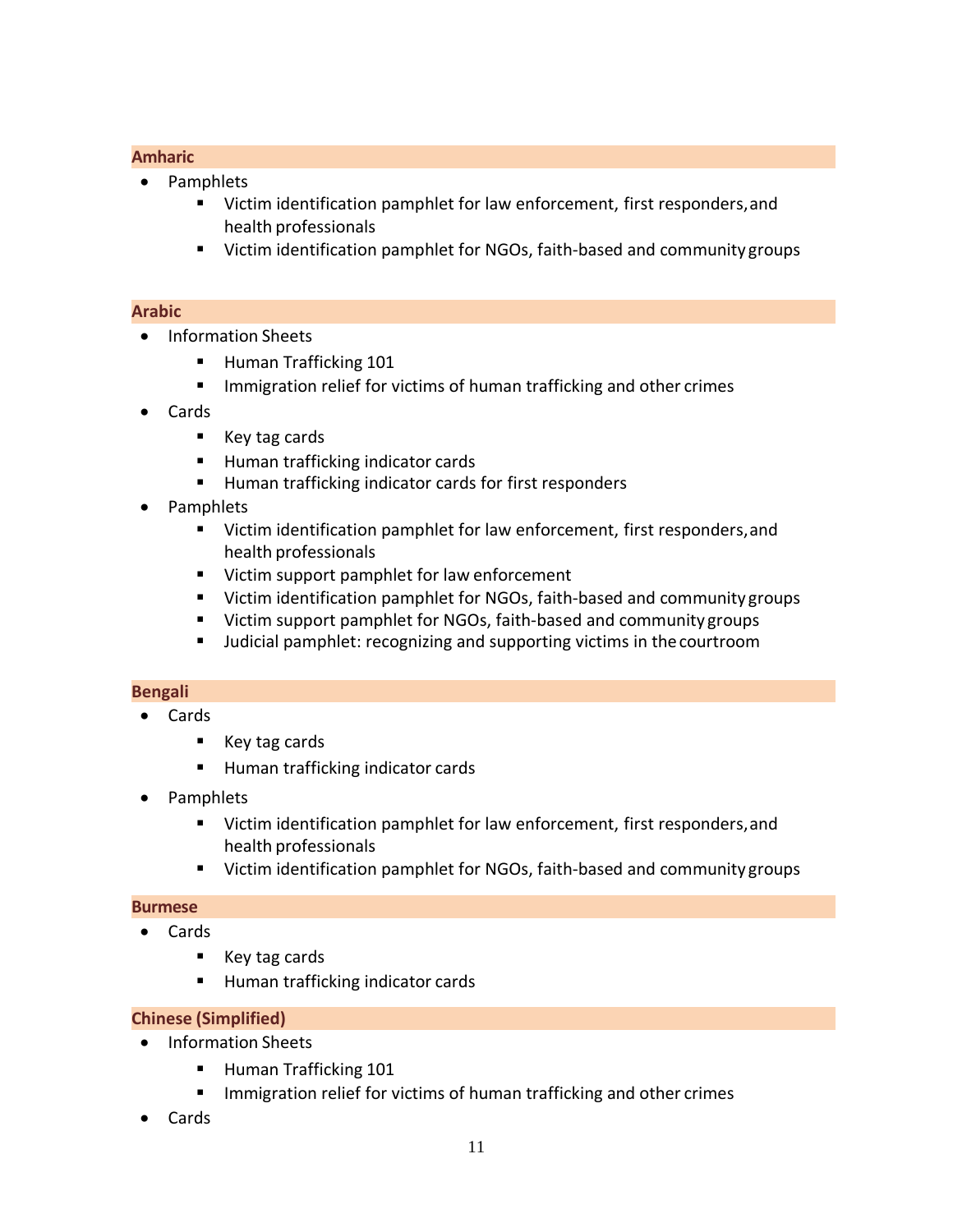- Key tag cards
- Human trafficking indicator cards
- Human trafficking indicator cards for first responders
- Pamphlets
	- Victim identification pamphlet for law enforcement, first responders, and health professionals
	- Victim support pamphlet for law enforcement
	- Victim identification pamphlet for NGOs, faith-based and community groups
	- Victim support pamphlet for NGOs, faith-based and community groups
	- Judicial pamphlet: recognizing and supporting victims in thecourtroom

#### **Chinese (Traditional)**

- Information Sheets
	- Human Trafficking 101
	- **■** Immigration relief for victims of human trafficking and other crimes
- Cards
	- Key tag cards
	- Human trafficking indicator cards
	- Human trafficking indicator cards for first responders
- Pamphlets
	- Victim identification pamphlet for law enforcement, first responders, and health professionals
	- Victim support pamphlet for law enforcement
	- Victim identification pamphlet for NGOs, faith-based and community groups
	- Victim support pamphlet for NGOs, faith-based and community groups
	- Judicial pamphlet: recognizing and supporting victims in the courtroom

#### **Dari**

- Pamphlets
	- Victim identification pamphlet for law enforcement, first responders, and health professionals
	- Victim identification pamphlet for NGOs, faith-based and community groups

#### **French**

- Information Sheets
	- Human Trafficking 101
	- Immigration relief for victims of human trafficking and other crimes
- Cards
	- Key tag cards
	- Human trafficking indicator cards
	- Human trafficking indicator cards for first responders
- Pamphlets
	- Victim identification pamphlet for law enforcement, first responders, and health professionals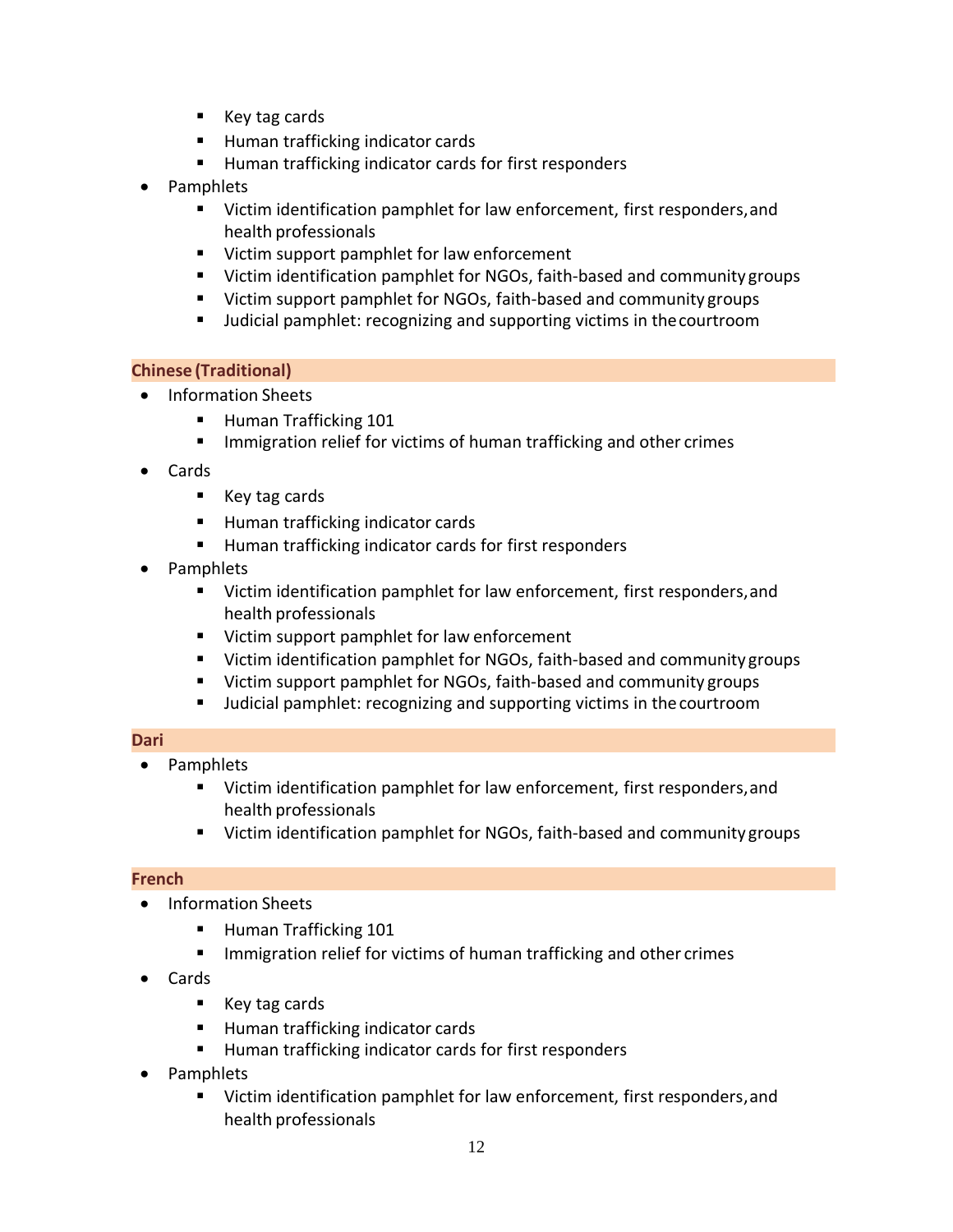- Victim support pamphlet for law enforcement
- Victim identification pamphlet for NGOs, faith-based and community groups
- Victim support pamphlet for NGOs, faith-based and community groups
- Judicial pamphlet: recognizing and supporting victims in the courtroom

#### **Gujrati**

- Pamphlets
	- Victim identification pamphlet for law enforcement, first responders, and health professionals
	- Victim identification pamphlet for NGOs, faith-based and community groups

#### **Haitian / French Creole**

- Cards
	- Key tag cards
	- Human trafficking indicator cards
- Pamphlets
	- Victim identification pamphlet for law enforcement, first responders, and health professionals
	- Victim identification pamphlet for NGOs, faith-based and community groups

#### **Hindi**

- Cards
	- Key tag cards
	- Human trafficking indicator cards
- Pamphlets
	- Victim identification pamphlet for law enforcement, first responders, and health professionals
	- Victim identification pamphlet for NGOs, faith-based and community groups

#### **Indonesian**

- Cards
	- Key tag cards
	- Human trafficking indicator cards

#### **Khmer**

- Cards
	- Key tag cards
	- Human trafficking indicator cards

#### **Korean**

- Information Sheets
	- Human Trafficking 101
	- Immigration relief for victims of human trafficking and other crimes
- Cards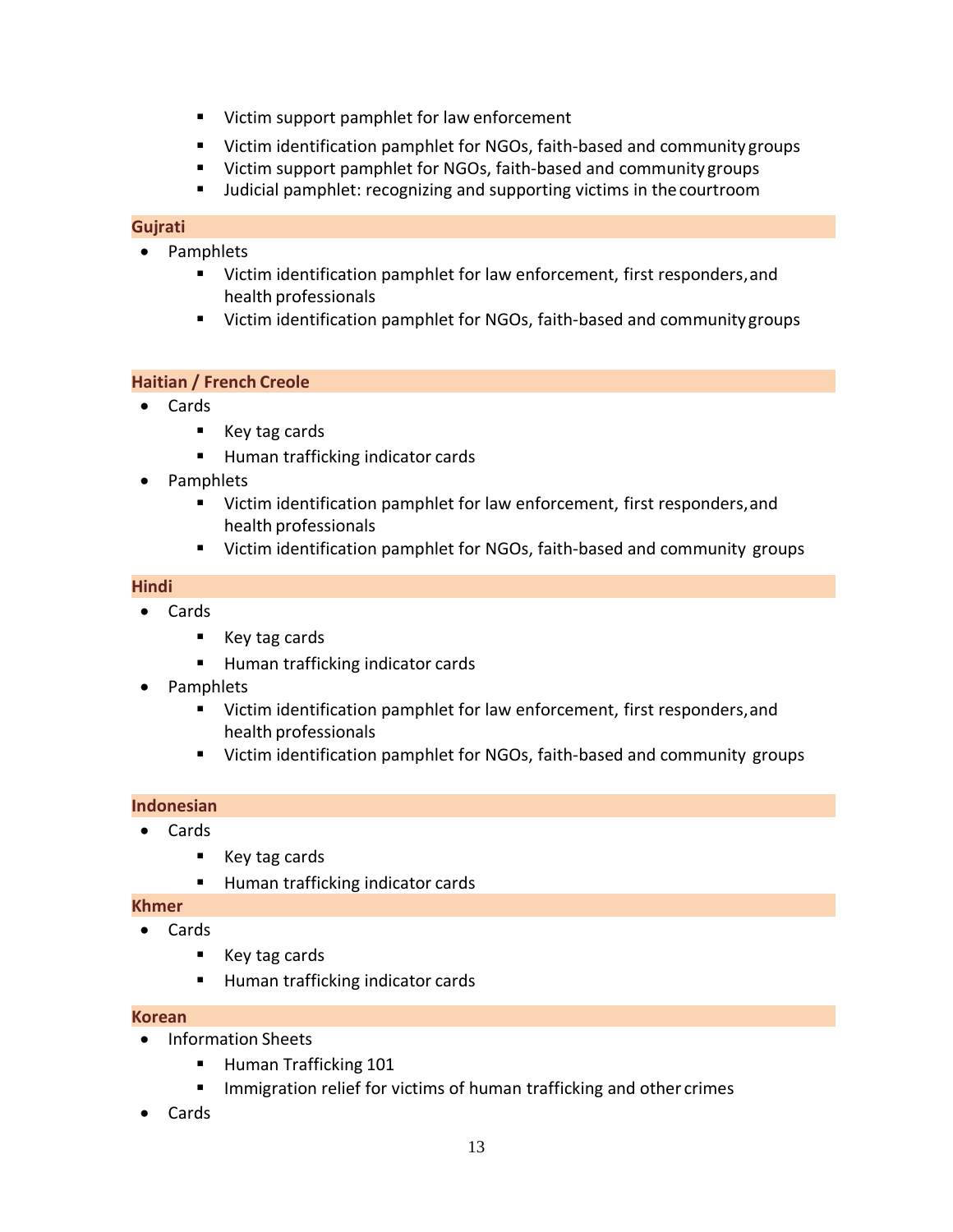- Key tag cards
- Human trafficking indicator cards
- Human trafficking indicator cards for first responders
- Pamphlets
	- Victim identification pamphlet for law enforcement, first responders, and health professionals
	- Victim support pamphlet for law enforcement
	- Victim identification pamphlet for NGOs, faith-based and community groups
	- Victim support pamphlet for NGOs, faith-based and community groups
	- Judicial pamphlet: recognizing and supporting victims in the courtroom

#### **Lao**

- Cards
	- Key tag cards
	- Human trafficking indicator cards

#### **Malay**

- Cards
	- Human trafficking indicator cards
- Pamphlets
	- Victim identification pamphlet for law enforcement, first responders, and health professionals
	- Victim identification pamphlet for NGOs, faith-based and community groups

#### **Malayalam**

- Cards
	- Key tag cards
- Pamphlets
	- Victim identification pamphlet for law enforcement, first responders, and health professionals
	- Victim identification pamphlet for NGOs, faith-based and community groups

#### **Oriya**

- Pamphlets
	- Victim identification pamphlet for law enforcement, first responders, and health professionals
	- Victim identification pamphlet for NGOs, faith-based and community groups

#### **Pashto**

- Pamphlets
	- Victim identification pamphlet for law enforcement, first responders, and health professionals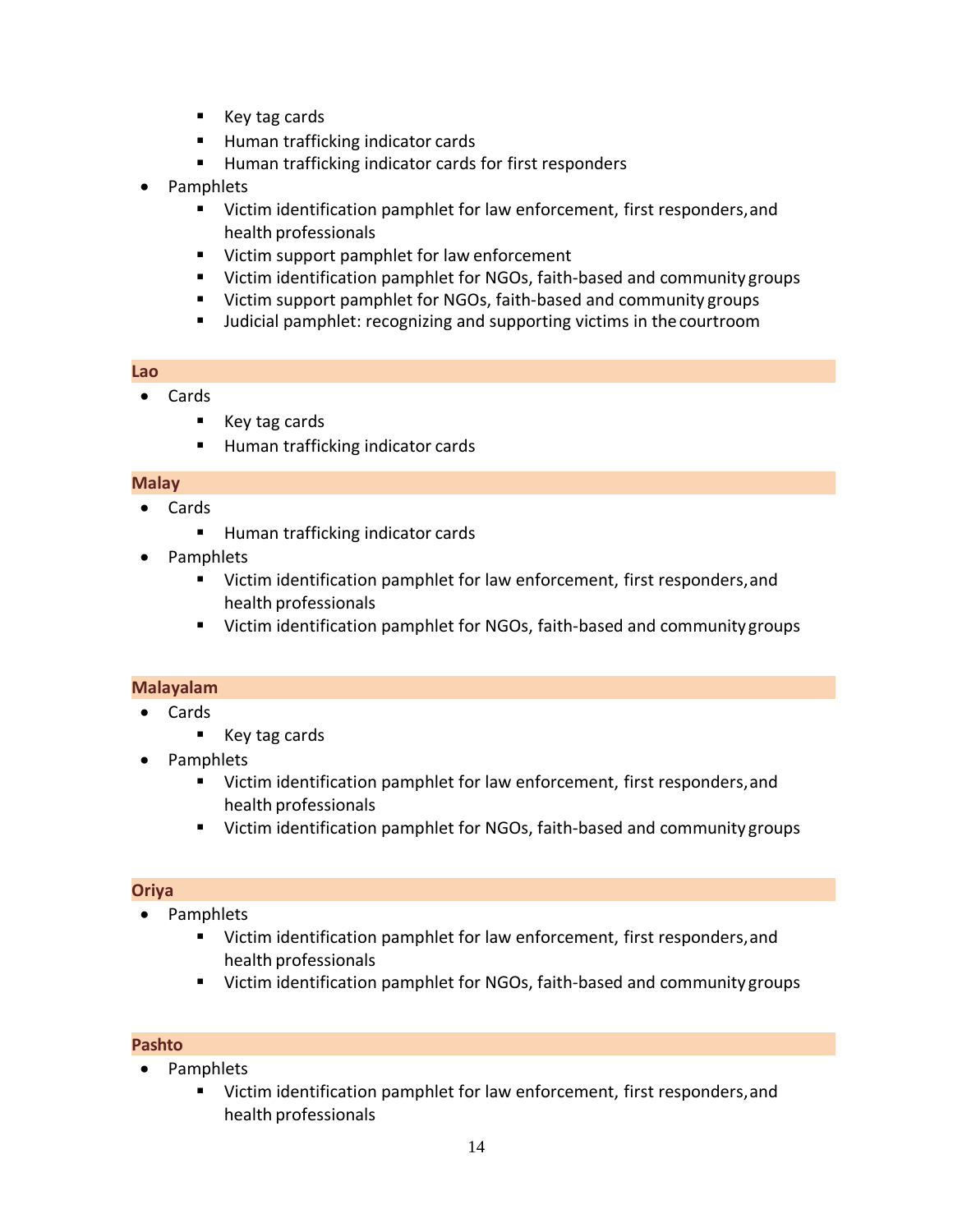■ Victim identification pamphlet for NGOs, faith-based and community groups

#### **Portuguese**

- Information Sheets
	- Human Trafficking 101
	- Immigration relief for victims of human trafficking and other crimes
- Cards
	- Key tag cards
	- Human trafficking indicator cards
	- Human trafficking indicator cards for first responders
- Pamphlets
	- Victim identification pamphlet for law enforcement, first responders, and health professionals
	- Victim support pamphlet for law enforcement
	- Victim identification pamphlet for NGOs, faith-based and community groups
	- Victim support pamphlet for NGOs, faith-based and community groups
	- Judicial pamphlet: recognizing and supporting victims in the courtroom
	- Human Trafficking Indicators Pamphlet

#### **Punjabi**

- Pamphlets
	- Victim identification pamphlet for law enforcement, first responders,and health professionals
	- Victim identification pamphlet for NGOs, faith-based and community groups

#### **Russian**

- Information Sheets
	- Human Trafficking 101
	- Immigration relief for victims of human trafficking and other crimes
- Cards
	- Key tag cards
	- Human trafficking indicator cards
	- Human trafficking indicator cards for first responders
- Pamphlets
	- Victim identification pamphlet for law enforcement, first responders, and health professionals
	- Victim support pamphlet for law enforcement
	- Victim identification pamphlet for NGOs, faith-based and community groups
	- Victim support pamphlet for NGOs, faith-based and community groups
	- Judicial pamphlet: recognizing and supporting victims in the courtroom

**Sinhalese**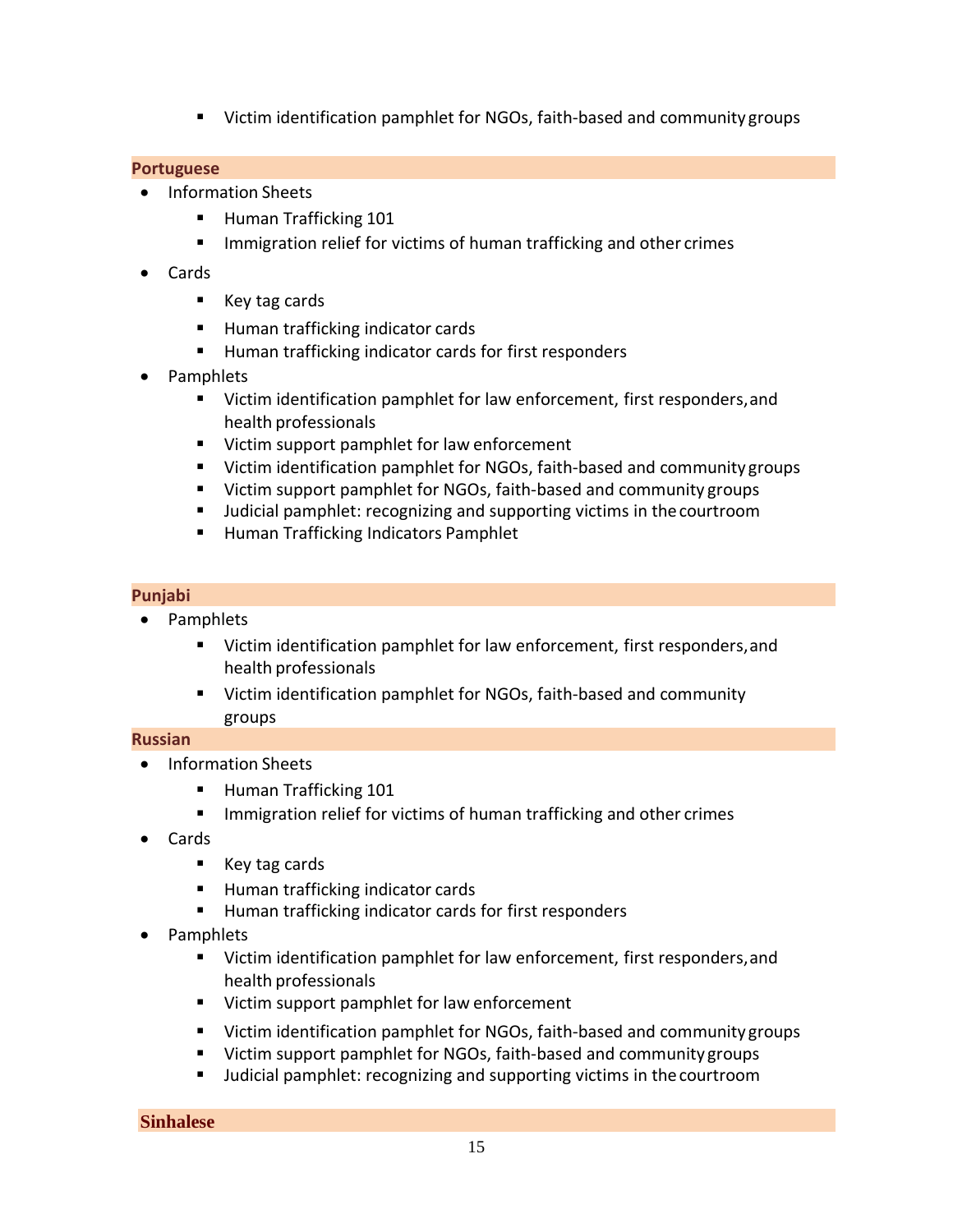- Pamphlets
	- Victim identification pamphlet for law enforcement, first responders, and health professionals
	- Victim identification pamphlet for NGOs, faith-based and community groups

#### **Tagalog**

- Pamphlets
	- Victim identification pamphlet for law enforcement, first responders, and health professionals
	- Victim identification pamphlet for NGOs, faith-based and community groups

#### **Tamil**

- Pamphlets
	- Victim identification pamphlet for law enforcement, first responders, and health professionals
	- Victim identification pamphlet for NGOs, faith-based and community groups

#### **Telugu**

- Pamphlets
	- Victim identification pamphlet for law enforcement, first responders, and health professionals
	- Victim identification pamphlet for NGOs, faith-based and community groups

#### **Thai**

- Information Sheets
	- Human Trafficking 101
	- Immigration relief for victims of human trafficking and other crimes
- Cards
	- Key tag cards
	- Human trafficking indicator cards
	- Human trafficking indicator cards for first responders
- Pamphlets
	- Victim identification pamphlet for law enforcement, first responders, and health professionals
	- Victim support pamphlet for law enforcement
	- Victim identification pamphlet for NGOs, faith-based and community groups
	- Victim support pamphlet for NGOs, faith-based and community groups
	- Judicial pamphlet: recognizing and supporting victims in the courtroom

#### **Turkish**

- Pamphlets
	- Victim identification pamphlet for law enforcement, first responders, and